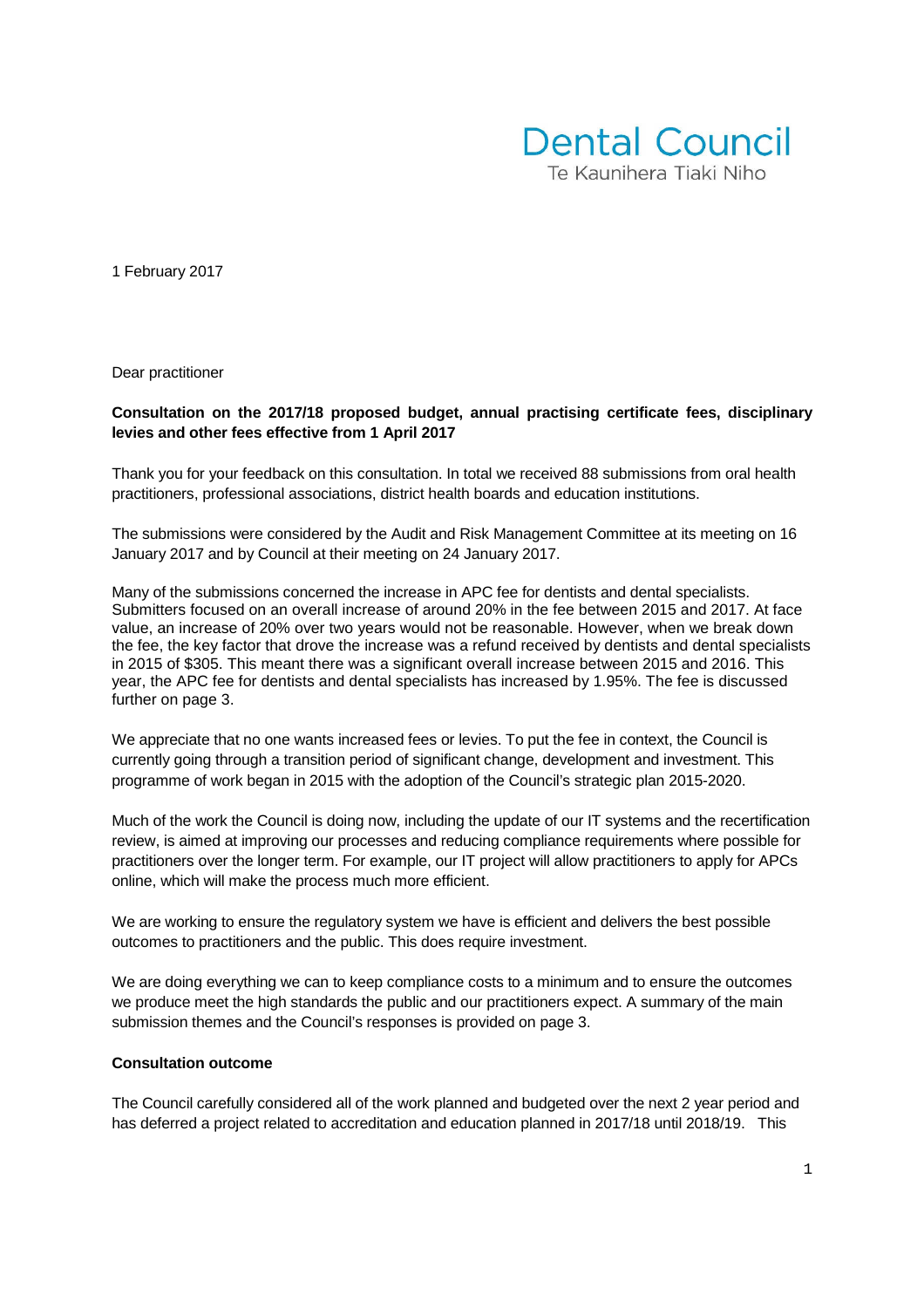has resulted in the project's budgeted cost moving from 2017/18 to 2018/19. As a result of this there has been a minor reduction in the APC fee for all professions as shown below.

| <b>Profession</b>                                  | <b>APC fee (excl GST)</b> |        |          |
|----------------------------------------------------|---------------------------|--------|----------|
|                                                    | Proposed                  | Final  | Movement |
|                                                    |                           |        |          |
| Dentists and dental specialists                    | 888.16                    | 884.58 | (3.58)   |
| Dental hygienists and orthodontic auxiliaries      | 561.62                    | 557.91 | (3.71)   |
| Dental therapists                                  | 623.99                    | 620.07 | (3.92)   |
| Dental technicians and clinical dental technicians | 613.39                    | 609.13 | (4.26)   |

The disciplinary levy will be gazetted at the amounts set out in the consultation document

- Dentists and dental specialists \$159.90
- Dental hygienists and orthodontic auxiliaries  $-$  a refund of \$(4.34)
- Dental therapists a refund of \$(2.24)
- Dental technicians and clinical dental technicians a refund of \$(9.40)

All other fees have been uplifted by 2% as set out in the consultation document. Please see Appendix 2 for a full schedule of the confirmed fees. These fees will be published in the NZ Gazette on 2 February 2017.

We are grateful for all feedback on our consultation documents and I would like to thank everyone who took the time to write a submission. Your participation is much appreciated.

Yours sincerely

Waner.

Marie Warner Chief Executive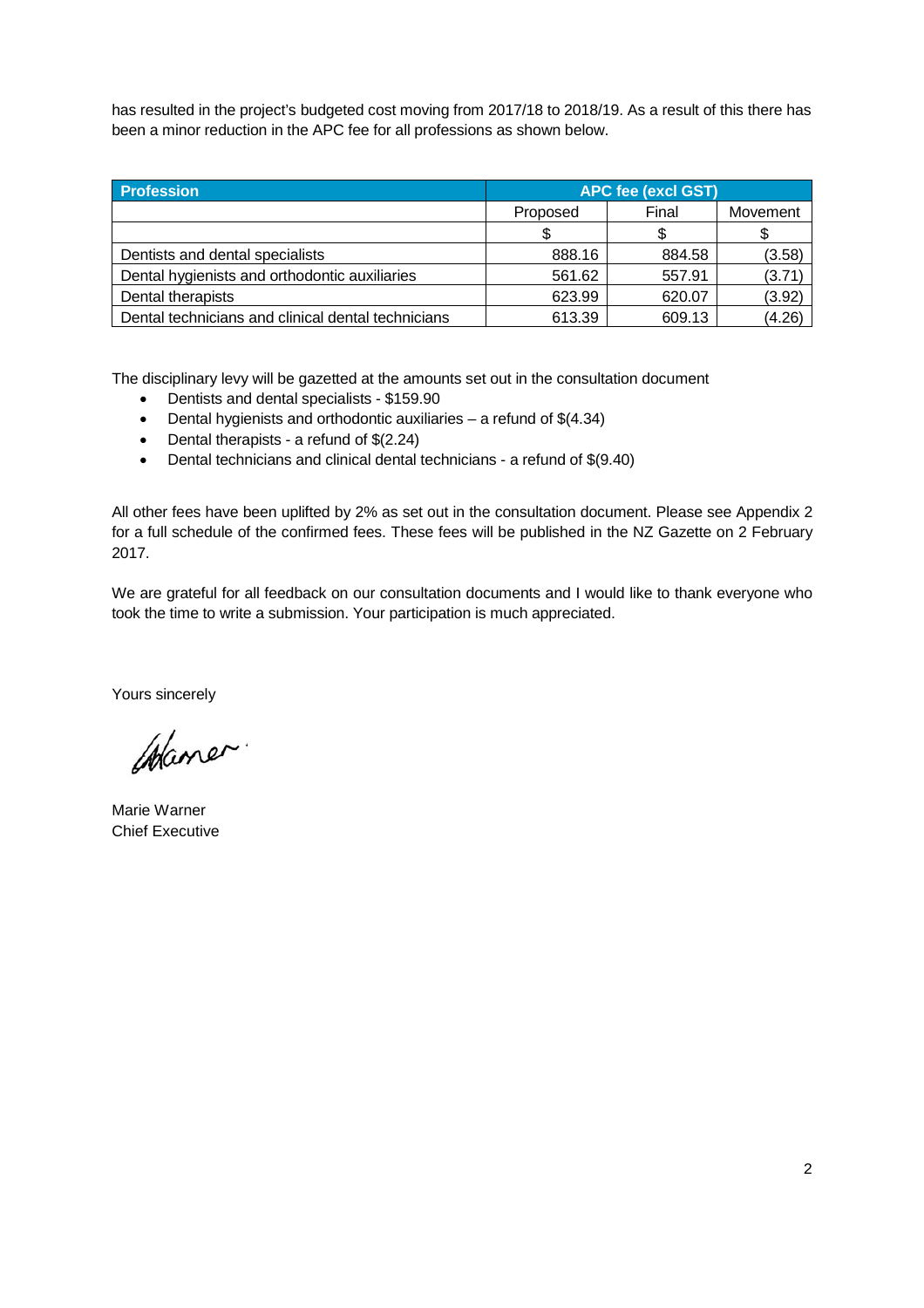### **Summary of main submission themes and Council responses**

| Theme                                                        | Number of<br>Mentions |
|--------------------------------------------------------------|-----------------------|
| 20.5% increase on 2015 dentist and dental specialist APC fee | 34                    |

While we appreciate the comparison of APC fees shows a significant overall increase between 2015 and 2017, this can be understood better when we break the fee down into its components.

The APC fee comprises three components:

- a. the actual APC fee which funds operational activities for the upcoming year
- b. the capital replacement APC fee which funds planned capital expenditure over the following two years and
- c. an adjustment to the reserve (by way of a top-up or refund) which returns the operational reserve to a minimum level. This minimum level is considered by chartered accountants Staples Rodway who audit us on behalf of the Office of the Auditor General during the annual audit.

When we look at the breakdown of the APC fee in 2015 compared to the 2017 fee:

- a. there is an overall decrease in the actual APC fee, with operational costs decreasing by \$159.38 per practitioner (or 15.1%), from \$971.98 in 2015 to \$812.60 in 2017
- b. the capital replacement APC fee has increased by \$3.92 per practitioner from \$58.79 in 2015 to \$62.71 in 2017 per practitioner
- c. the adjustment to the reserve was a refund equivalent to \$305.50 per dentist or dental specialist practitioner in 2015, whereas this year, the minimum operational reserve level requires a top-up of \$12.85 per practitioner.

It is clear the refund given in 2015 is the main factor in the overall fee increase we see over the two years.

Refunds provided in previous years often related to projects that had been budgeted for but not delivered within the planned timeframe. Specifically, in 2014/15, some of the secretariat's planned work relating to standards, education and accreditation was not completed as resources were reprioritised to support the Minister of Health's joint responsible authorities project (which explored the possibility of a shared secretariat for health regulatory providers). This resulted in an increased closing operational reserve balance. In accordance with Council policy, the balance that exceeded the minimum operational reserve level was returned to the professions.

Since then, the number of Council staff has been increased to ensure projects are delivered and costs incurred as per the strategic plan. Therefore no refunds have occurred since the last refund in 2015/16 nor are significant refunds anticipated in the future.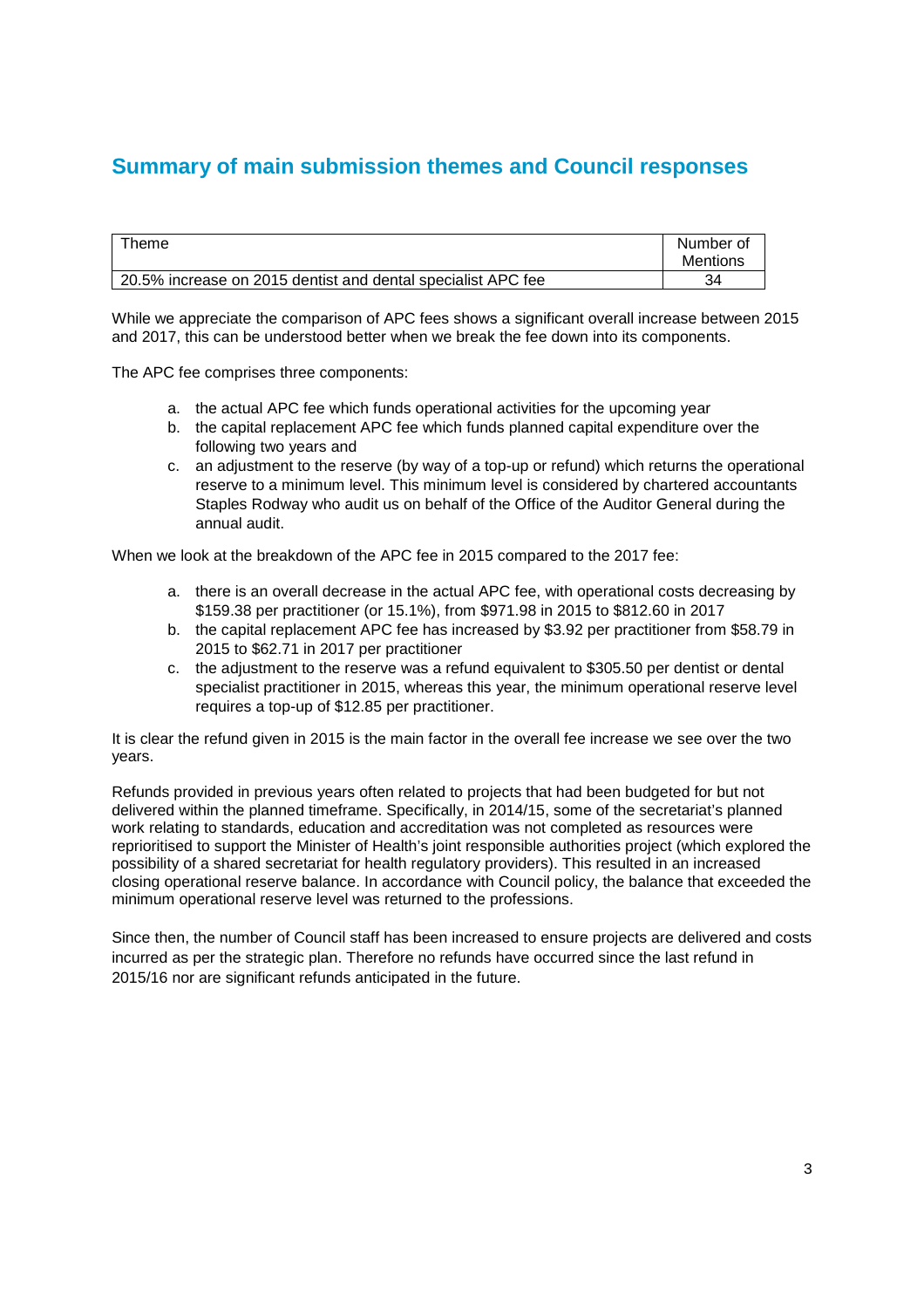Dentist/Dental specialists

| APC fee and disciplinary levy (as proposed in<br>consultation documents) | 2015     | 2017     | % Mymt      |
|--------------------------------------------------------------------------|----------|----------|-------------|
|                                                                          | Actual   | Proposed |             |
| APC fee                                                                  | 971.98   | 812.60   | $(16.4)\%$  |
| Capital replacement reserve APC fee                                      | 58.79    | 62.71    | 6.7%        |
| Total APC fee prior to reserve adjustment                                | 1,030.77 | 875.31   | (15.1)%     |
| Minimum reserve top-up / (refund)                                        | (305.50) | 12.85    | $(104.2)\%$ |
| <b>Total APC fee</b>                                                     | 725.27   | 888.16   | 22.5%       |
|                                                                          |          |          |             |
| Disciplinary levy                                                        | 144.52   | 172.69   | 19.5%       |
| Minimum reserve top-up / (refund)                                        | 0.00     | (12.79)  |             |
| <b>Total disciplinary levy</b>                                           | 144.52   | 159.90   | 10.6%       |
| Total proposed APC fee and disciplinary levy excl GST                    | 869.79   | 1,048.06 | 20.5%       |
| <b>GST</b>                                                               | 130.47   | 157.21   | 20.5%       |
| Total proposed APC fee and disciplinary levy incl GST                    | 1,000.26 | 1,205.27 | 20.5%       |

| $\tau$ heme                                 | Number of<br><b>Mentions</b> |
|---------------------------------------------|------------------------------|
| Duplication of standards creation with NZDA | へへ                           |

Setting standards for the oral health sector is one of the Council's core statutory responsibilities under s118 of the Health Practitioners Competence Assurance Act 2003 (the Act). While historically we relied on the NZDA to develop these, the decision was made, in 2011, that it was more appropriate for the Council to take responsibility for developing threshold or minimum standards that aim to ensure public safety.

This was based on a number of reasons including legal advice provided to the Council which made it clear developing and setting standards was simply not a function the Council should delegate externally.

The Council was also aware that while the arrangement with the NZDA meant the views and interests of dentists were well represented, some of the other professions did not feel adequately represented or included by this arrangement.

We recognise that professional associations (and other organisations) may develop codes of practice or guidelines that are focused on achieving excellence in practice and these play an important role in all professions. This does not have to conflict with the regulator's responsibility for setting a core of minimum threshold standards.

The Council published an article about its role in setting standards for the professions in its latest newsletter. You can read the article here http://www.dcnz.org.nz/resources-andpublications/publications/newsletters/view/23?article=6.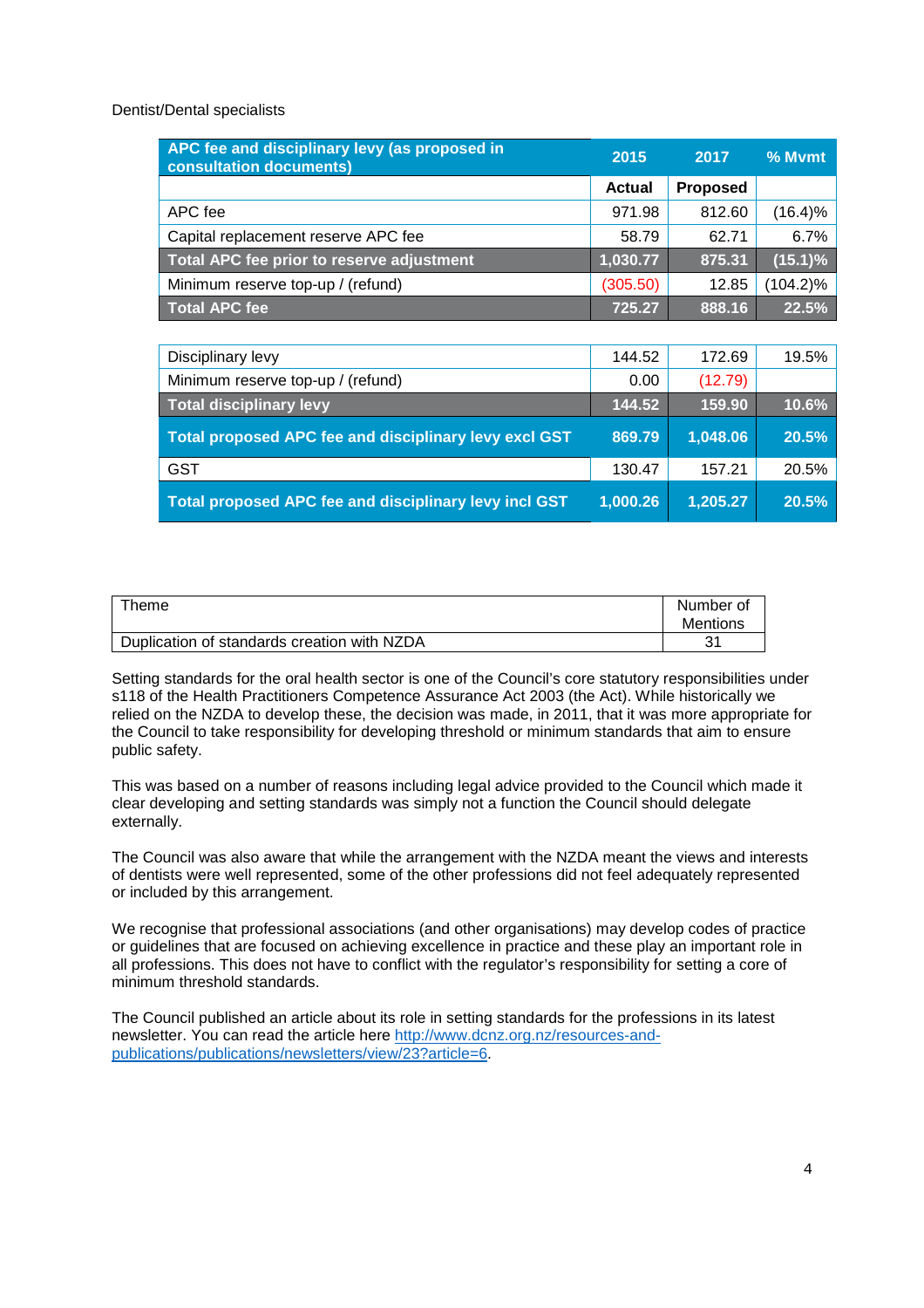| Theme                                      | Number of<br><b>Mentions</b> |
|--------------------------------------------|------------------------------|
| Fee greater than other similar professions | $\sim$<br>. .                |

A number of submitters compared the proposed APC fee for dentists with fees gazetted for other health professions in New Zealand and noted that the Dental Council fees were higher, and in some cases, significantly higher.

Comparing fees across the different health professions is problematic as there are a number of factors at play which are not necessarily evident when taken at face value. For example:

- The number of practitioners holding current APCs varies enormously between the health professions, making it difficult to compare directly. Numbers are fundamental in setting any budget, as the greater the number of practitioners, the more widely the regulatory costs can be spread.
- We consider the regulatory burden to be similar between dentists and doctors, taking into account the responsibility they carry and the standards they must adhere to, to ensure patient safety. However, the latest annual reports from the Dentist Council and the Medical Council show 2,236 practising dentists compared with 14,677 practising doctors. This represents a significantly larger pool of practitioners sharing the regulatory costs.
- As a further comparison, our latest figures record 727 practising dental hygienists and 867 practising dental therapists—this compares with 53,922 practising nurses and 3,100 practising midwives.
- Different responsible authorities have differing work schedules and their current APC fee only reflects work programmes budgeted for in the current financial year. For example, the Dental Council currently has several major projects underway, including a comprehensive review of its IT systems, which will bring recertification online. Other authorities have already undertaken this type of IT review and recouped the associated costs—others have yet to start.

A table summarising the other main themes coming through the submissions is attached as Appendix 1.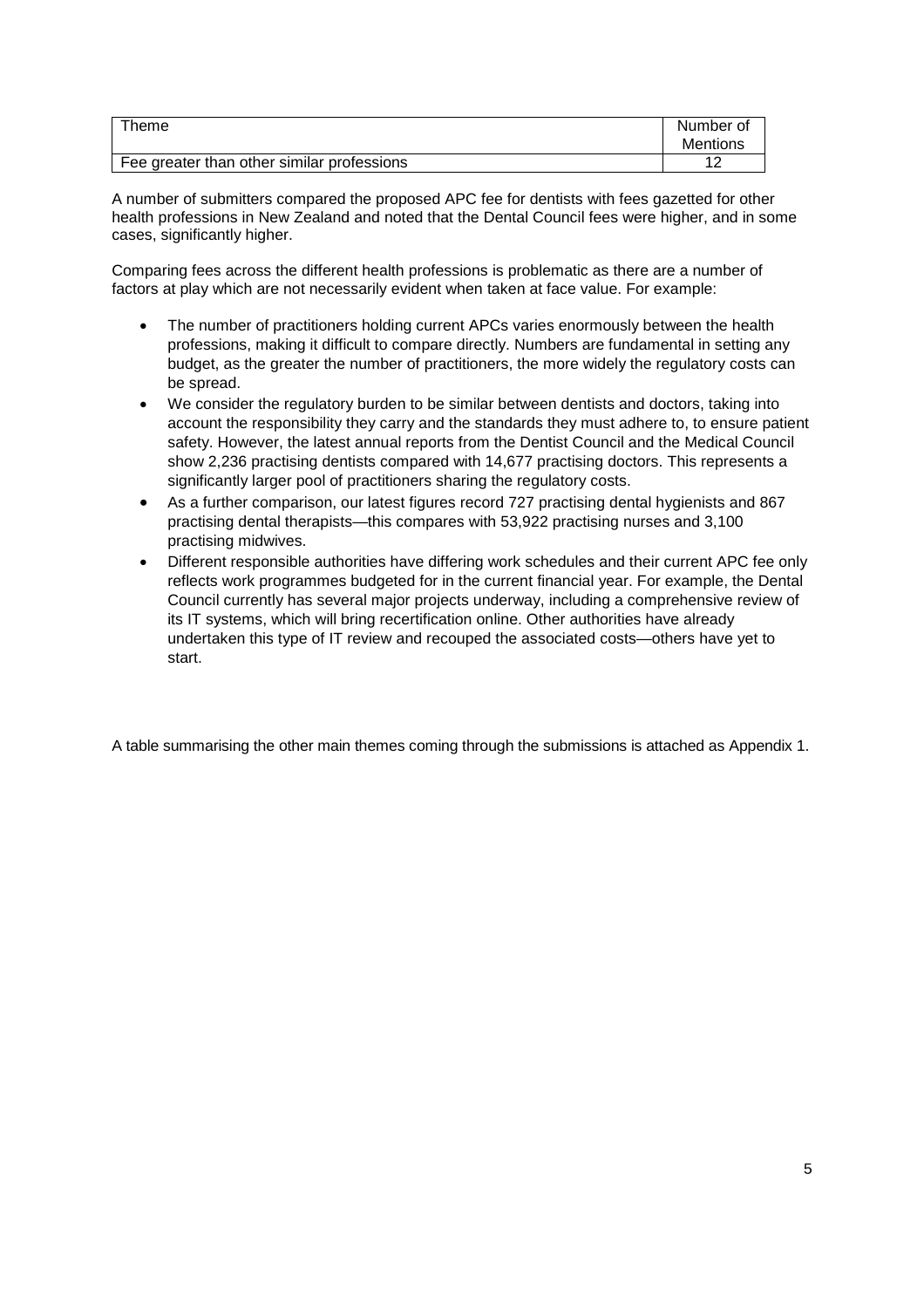## Appendix 1: Submission themes and responses

Some of the remaining queries (and Council's responses) from the submissions to the consultation document on the 2017/18 proposed budget, annual practising certificate fees, disciplinary levies and other fees effective from 1 April 2017.

| <b>Theme</b>                                                        | Council response                                                                                                                                                                                                                                                                                                                                                                                                                                    |
|---------------------------------------------------------------------|-----------------------------------------------------------------------------------------------------------------------------------------------------------------------------------------------------------------------------------------------------------------------------------------------------------------------------------------------------------------------------------------------------------------------------------------------------|
| Increase greater than inflation (3%)                                | The budget for total Council expenditure for 2017/18<br>excluding depreciation is \$2,998,034. This is a 1% increase<br>on the 2016/17 budgeted Council expenditure which is<br>\$2,967,600 and less than forecasted CPI of 2.0%.<br>The APC fee for dentists and dental specialists has<br>increased by 1.95% on last year's fee.                                                                                                                  |
|                                                                     |                                                                                                                                                                                                                                                                                                                                                                                                                                                     |
| Significant increase in personnel<br>costs                          | The secretariat resourcing was consulted on within the<br>2016/17 budget and was implemented following Council<br>consideration of stakeholder submissions in the 2016/17<br>year.                                                                                                                                                                                                                                                                  |
|                                                                     | The increase in personnel is resulting in the progression of<br>the Council's strategic projects which are now being<br>delivered by the secretariat. The proposed budget for<br>2017/18 for personnel related costs has reduced by 2.1%<br>when compared to the 2016/17 budget                                                                                                                                                                     |
| Request to understand variation in<br>governance and planning costs | Some costs previously budgeted as part of governance and<br>planning are now included within personnel as a result of the<br>increase in secretariat resourcing as planned for under our<br>strategic priority "a capable organisation".                                                                                                                                                                                                            |
|                                                                     | Previously, the Council has used consultants to deliver<br>aspects of its work which are now being done in-house.                                                                                                                                                                                                                                                                                                                                   |
| Part-time work not reflected in the<br>APC fee                      | The volume of activity required to grant an APC is similar<br>applicant to applicant, regardless of whether the applicant is<br>practising on a full-time or part-time basis. Activities required<br>to fulfil our statutory responsibilities such as accreditation,<br>the setting of standards or scopes of practice are on a per<br>registered person basis rather than on the number of hours<br>each person is employed within the profession. |
| Disproportionate impact on<br>graduates who are covering other      | The Council is sympathetic to the financial challenges<br>graduates face when beginning their oral health careers.                                                                                                                                                                                                                                                                                                                                  |
| costs                                                               | However, our approach to recovering costs is to require each<br>practitioner to pay a proportionate fee based on the costs<br>incurred by their profession.                                                                                                                                                                                                                                                                                         |
|                                                                     | This means that the Council identifies how much it costs to<br>serve each profession, and divides that cost among the total<br>number of practitioners.                                                                                                                                                                                                                                                                                             |
|                                                                     | Reducing the fee for graduates would require other<br>practitioners within the same profession to subsidise them,                                                                                                                                                                                                                                                                                                                                   |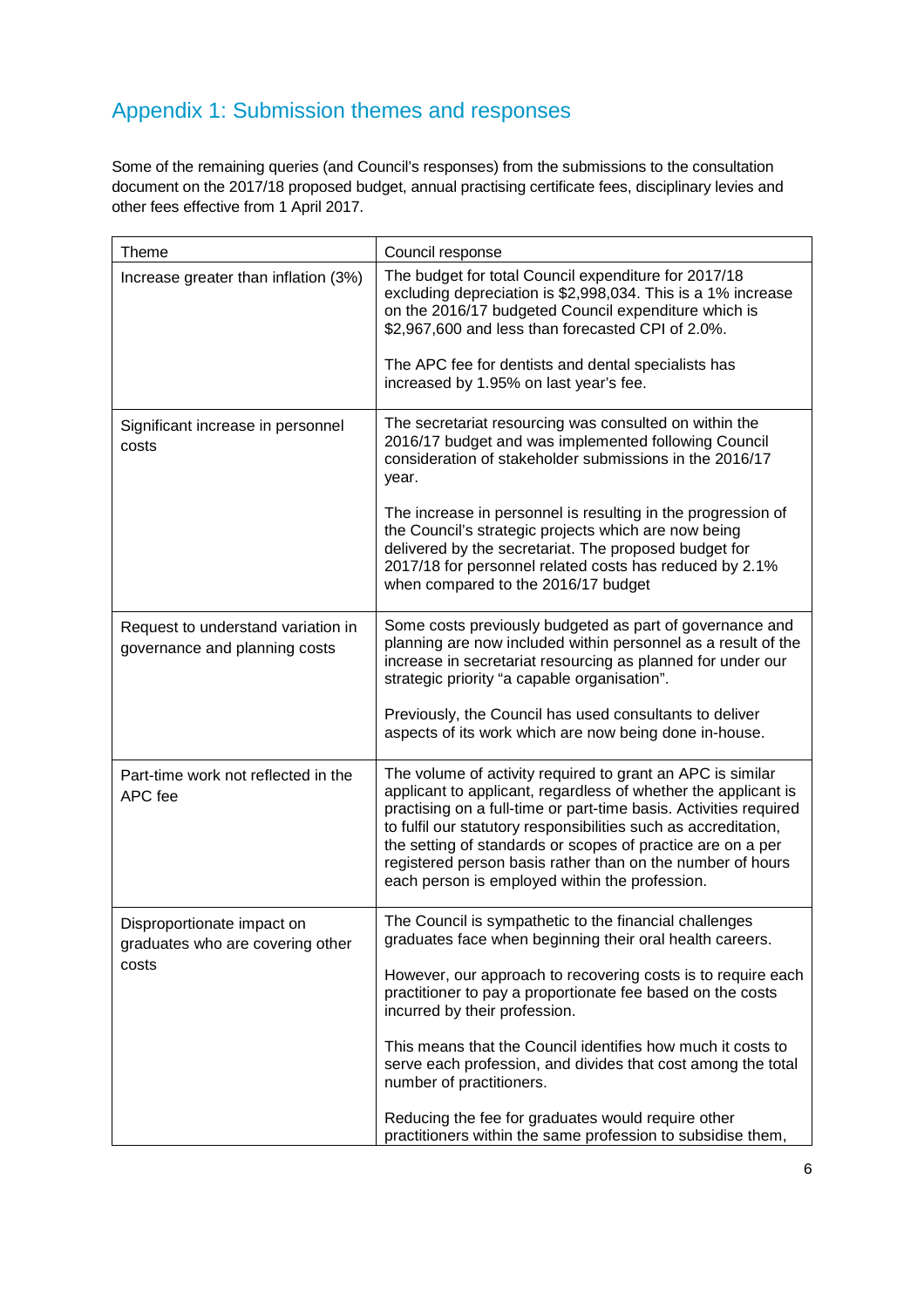|                                                                                                | which the Council does not consider a fair or equitable<br>approach.<br>The Council does offer a pro-rata fee for dental hygienists,<br>dental therapists and dental technicians in recognition of the<br>fact they graduate within a few months before the end of the                                                            |
|------------------------------------------------------------------------------------------------|-----------------------------------------------------------------------------------------------------------------------------------------------------------------------------------------------------------------------------------------------------------------------------------------------------------------------------------|
|                                                                                                | APC cycle for those practitioners.                                                                                                                                                                                                                                                                                                |
| Capex not warranted or explained.<br>Capex not linked to future savings                        | The Council is updating its IT system, as consulted upon in<br>the 2016/17 budget and further discussed in the 2016 Annual<br>Report. This represents a major project that aligns with our<br>strategic priority of a capable organisation.                                                                                       |
|                                                                                                | Our expectation is that this will result in reduced compliance<br>requirements for practitioners over the longer term.                                                                                                                                                                                                            |
| Lack of information to support costs<br>associated with project delivering<br><b>SP1 - SP5</b> | Council is not required to consult on costs associated with<br>the delivery of its strategic plan, but basic costs associated<br>with its strategic priorities were included in both the 2015/16<br>and 2016/17 budgets.                                                                                                          |
|                                                                                                | Further detail on the work being done to achieve these<br>priorities is provided in our Annual Report.                                                                                                                                                                                                                            |
| Large number of Council members                                                                | The number of Council members appointed by the Ministry<br>of Health is determined by the Act section 120(1)(a). The<br>Minister may by notice in the Gazette appoint up to 14<br>members to each authority-for a number of years the<br>Minister has appointed 10 members to the Dental Council.                                 |
| Liaison with other organisations<br>that are not relevant                                      | The Council engages in liaison with a wide range of<br>organisations, both nationally and internationally. These<br>liaison activities are aimed at ensuring we have a broad<br>understanding of best regulatory practice, emerging issues,<br>current research and developments in education and<br>training.                    |
|                                                                                                | In addition Council works with international accreditation<br>bodies (from the USA, Canada and the UK) as we recognise<br>international qualifications as prescribed qualifications in<br>some of our scopes of practice. This is a vital aspect of our<br>work.                                                                  |
| Savings in relation to the shared<br>premises appear to have not<br>eventuated                 | The proposal for a single secretariat across all responsible<br>authorities (RAs) did not materialise. The Dental Council is<br>one of five RAs that share premises at 80 The Terrace but<br>continue to operate independently. Shared occupancy of the<br>building allows the RAs to use shared meeting rooms and<br>facilities. |
|                                                                                                | The Council continues to pursue savings from shared<br>premises where we can. In late 2016 video conferencing<br>facilities were procured and this system is currently being<br>implemented. This investment was shared equally amongst                                                                                           |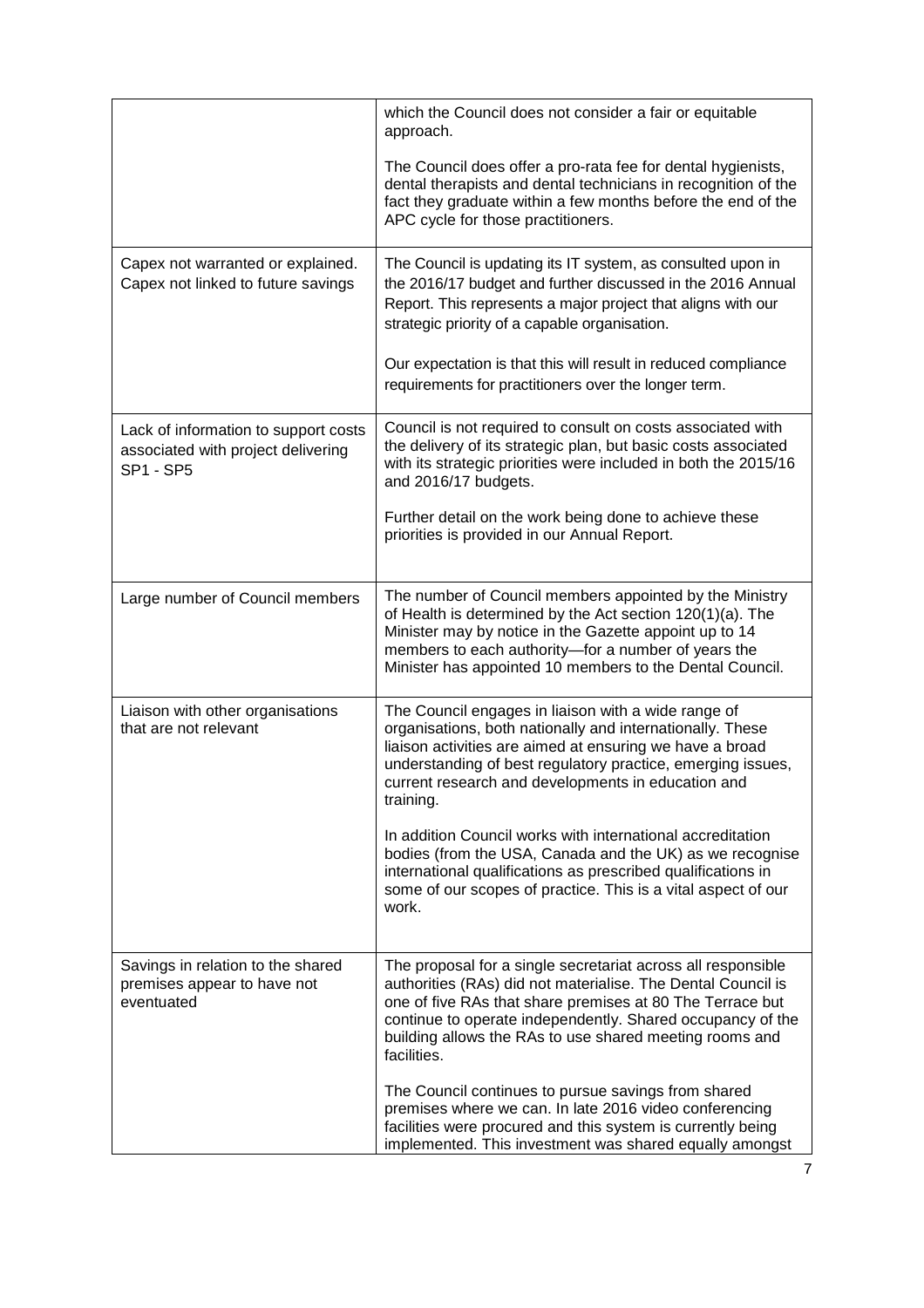|                                     | four RAs rather than Council needing to invest in this<br>technology in its entirety. It is anticipated that this will allow<br>Council to reduce the costs associated with meetings from<br>2018/19                                                                                                                                                                                                                                                                                                                                                                                                                                                                                                                                                                                                                                  |
|-------------------------------------|---------------------------------------------------------------------------------------------------------------------------------------------------------------------------------------------------------------------------------------------------------------------------------------------------------------------------------------------------------------------------------------------------------------------------------------------------------------------------------------------------------------------------------------------------------------------------------------------------------------------------------------------------------------------------------------------------------------------------------------------------------------------------------------------------------------------------------------|
| Increase in liaison costs by 18%    | As noted above, the Council works with accreditation bodies<br>across the world to accredit international qualifications as<br>prescribed qualifications here in New Zealand. As part of this<br>work, we must monitor courses between accreditation<br>rounds to ensure they continue to meet the standards we<br>have agreed upon. This work is essential to enabling the<br>Council to appropriately consider a significant number of<br>applications for registration from international graduates<br>every year.<br>While some years this will result in a cost budgeted under<br>accreditation and exams, in years where our emphasis is on<br>monitoring and liaison, the cost will fall under liaison.<br>Other international liaison activities are often biannual and<br>will result in a fluctuation of cost across years. |
| Council has removed previous        | All previous consultation documents remain on our website                                                                                                                                                                                                                                                                                                                                                                                                                                                                                                                                                                                                                                                                                                                                                                             |
| consultation documents from the     | in the "closed consultation" section.                                                                                                                                                                                                                                                                                                                                                                                                                                                                                                                                                                                                                                                                                                                                                                                                 |
| website making it difficult to      | If you have any queries about the consultation material on                                                                                                                                                                                                                                                                                                                                                                                                                                                                                                                                                                                                                                                                                                                                                                            |
| compare year-on-year                | the website, please email comms@dcnz.org.nz.                                                                                                                                                                                                                                                                                                                                                                                                                                                                                                                                                                                                                                                                                                                                                                                          |
| Submissions from professional       | It is Council policy to treat each submission on its own merit.                                                                                                                                                                                                                                                                                                                                                                                                                                                                                                                                                                                                                                                                                                                                                                       |
| associations should be treated as a | We encourage all practitioners and stakeholders to                                                                                                                                                                                                                                                                                                                                                                                                                                                                                                                                                                                                                                                                                                                                                                                    |
| collective submission, not an       | participate in our consultation processes and welcome all                                                                                                                                                                                                                                                                                                                                                                                                                                                                                                                                                                                                                                                                                                                                                                             |
| individual                          | submissions and feedback.                                                                                                                                                                                                                                                                                                                                                                                                                                                                                                                                                                                                                                                                                                                                                                                                             |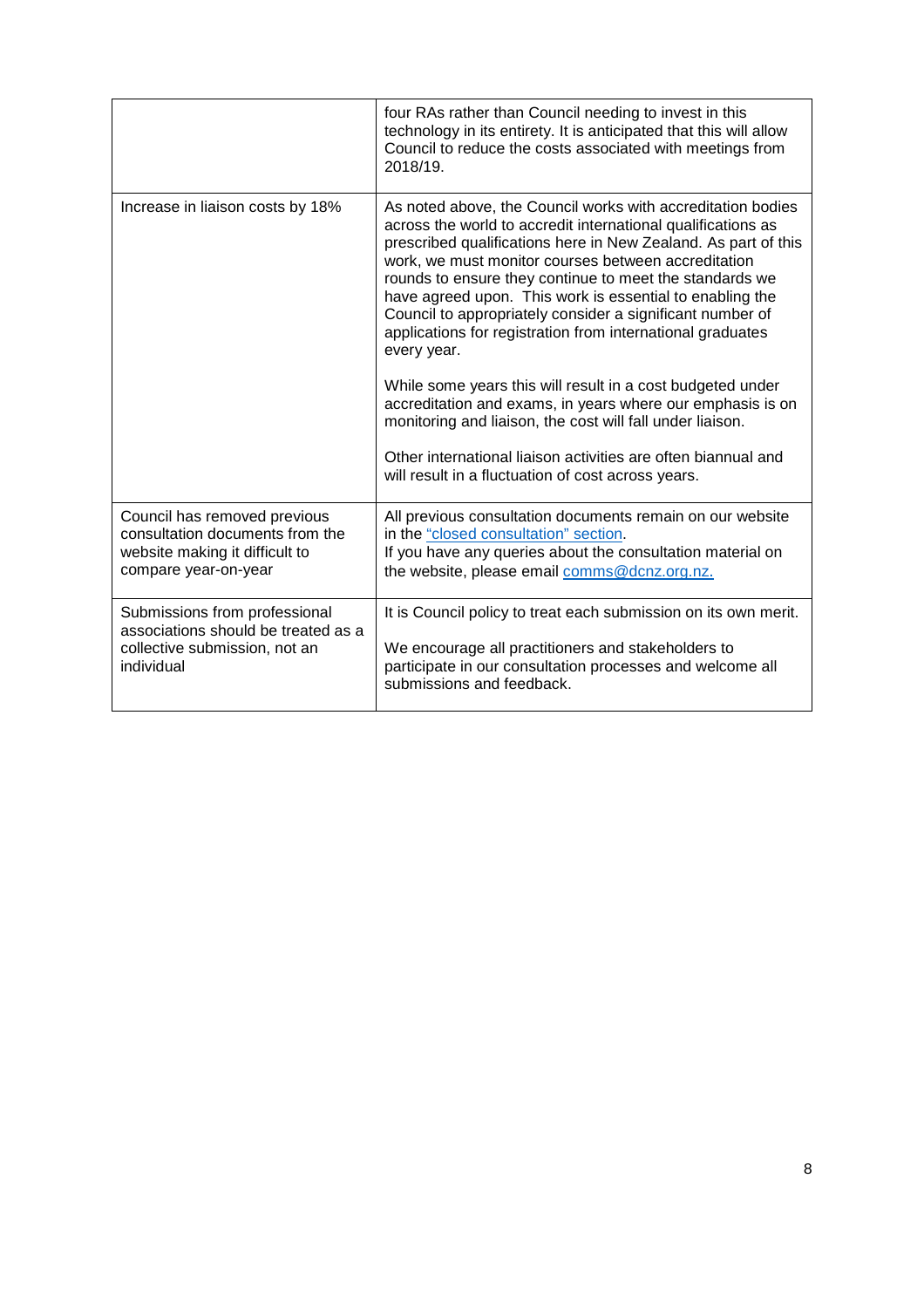# Appendix 2: Other fees

| Fee                                                                                                                                                                                                                                                | Current  | <b>Fee from</b> |
|----------------------------------------------------------------------------------------------------------------------------------------------------------------------------------------------------------------------------------------------------|----------|-----------------|
|                                                                                                                                                                                                                                                    | fee      | 1 April 2017    |
|                                                                                                                                                                                                                                                    | \$       | \$              |
| <b>Retention fee</b>                                                                                                                                                                                                                               | 108.00   | 110.16          |
| Application fee to transfer from non-practising to practising status,<br>where application is subject to Council's recency of practice policy                                                                                                      | 273.89   | 279.36          |
| Application for registration fee                                                                                                                                                                                                                   | 456.48   | 465.61          |
| Application for assessment of prescribed qualifications and<br>experience to be registered                                                                                                                                                         | 684.73   | 698.43          |
| Application for assessment of non-prescribed qualifications and<br>experience to be registered under section 15(2) of the Act<br>for Dentists, hygienists, therapists, clinical dental<br>technicians, dental technicians, orthodontic auxiliaries | 2,988.18 | 3,047.95        |
| Application for assessment of non-prescribed specialist<br>qualifications and experience to be registered under section 15(2)<br>of the Act for dental specialists                                                                                 | 3,935.40 | 4,014.11        |
| Resubmission of application for assessment of non-<br>prescribed qualifications and experience to be registered under<br>section 15(2) of the Act                                                                                                  | 2,681.25 | 2,734.88        |
| Application for removal of an exclusion(s) on the scope of practice<br>after completion of a Dental Council approved course for<br>hygienists, therapists and orthodontic auxiliaries                                                              | 251.06   | 256.08          |
| Application for removal of an exclusion(s) on the scope of practice<br>after completion of a course not approved by the Dental<br>Council for hygienists, therapists and orthodontic auxiliaries                                                   | 456.48   | 465.61          |
| Application for registration with a prescribed qualification in an<br>additional scope of practice for therapists and clinical dental<br>technicians                                                                                               | 456.48   | 465.61          |
| Application for registration with a non-prescribed qualification in<br>an additional scope of practice for therapists and clinical dental<br>technicians                                                                                           | 705.75   | 719.86          |
| Application to undertake supervised activities for orthodontic<br>auxiliaries while undertaking an approved training course.                                                                                                                       | 91.29    | 93.11           |
|                                                                                                                                                                                                                                                    |          |                 |
| The New Zealand Dental Hygiene Registration Examination                                                                                                                                                                                            |          |                 |
| NZDHREX - written examination where there is less than a total of<br>5 candidates sitting the same examination                                                                                                                                     | 3,069.90 | 3,131.30        |
| NZDHREX - written examination where there is a total of 5 or more<br>candidates sitting the same examination                                                                                                                                       | 2,519.61 | 2,570.00        |
| NZDHREX - clinical examination where there is less than a total of 5<br>candidates sitting the same examination)                                                                                                                                   | 4,751.58 | 4,846.61        |
| NZDHREX - clinical examination where there is a total of 5 or more<br>candidates sitting the same examination                                                                                                                                      | 4,245.39 | 4,330.30        |
|                                                                                                                                                                                                                                                    |          |                 |
|                                                                                                                                                                                                                                                    |          |                 |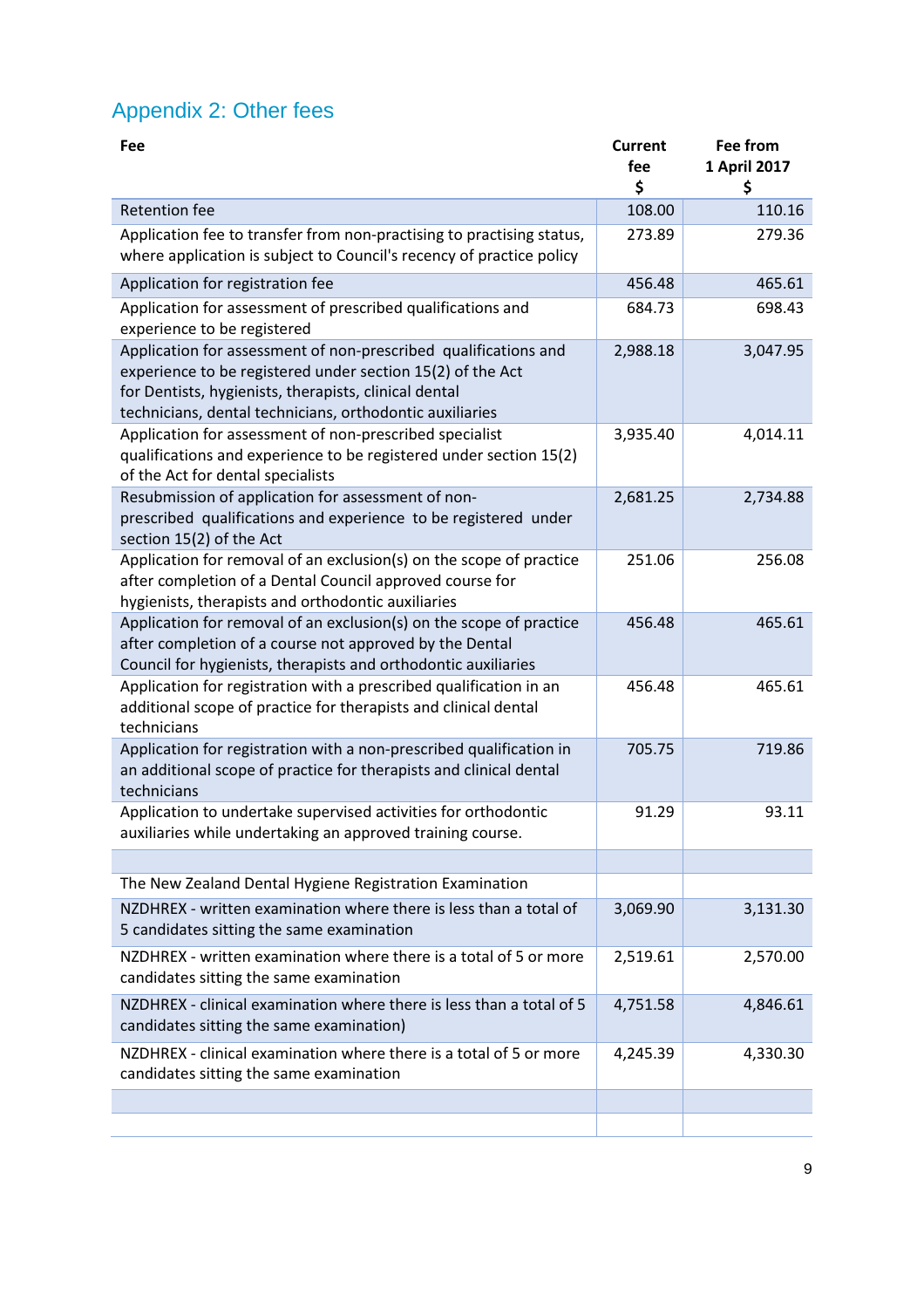| Fee                                                                                                                | <b>Current</b><br>fee<br>\$ | <b>Fee from</b><br>1 April 2017<br>S |  |
|--------------------------------------------------------------------------------------------------------------------|-----------------------------|--------------------------------------|--|
| The New Zealand Dental Therapy Registration Examination                                                            |                             |                                      |  |
| NZDTREX - written examination where there is less than a total of 5<br>candidates sitting the same examination     | 3,069.90                    | 3,131.30                             |  |
| NZDTREX - written examination where there is a total of 5 or more<br>candidates sitting the same examination       | 2,519.61                    | 2,570.00                             |  |
| NZDTREX - clinical examination where there is less than a total of 5<br>candidates sitting the same examination    | 4,751.58                    | 4,846.61                             |  |
| NZDTREX - clinical examination where there is a total of 5 or more<br>candidates sitting the same examination      | 4,245.39                    | 4,330.30                             |  |
|                                                                                                                    |                             |                                      |  |
| The New Zealand Dental Technology Registration Examination                                                         |                             |                                      |  |
| NZDTechREX - Combined Examination where there is less than a<br>total of 5 candidates sitting the same examination | 3,795.60                    | 3,871.51                             |  |
| NZDTechREX - Combined Examination where there is a total of 5 or<br>more candidates sitting the same examination   | 3,199.07                    | 3,263.05                             |  |
|                                                                                                                    |                             |                                      |  |
| The New Zealand Dental Specialist Registration Examinations                                                        |                             |                                      |  |
| New Zealand Dental Specialist Registration Examination                                                             | 17,918.76                   | 18,277.13                            |  |
| Professional standards programme fees 1,2                                                                          |                             |                                      |  |
| Supervision (12-month programme)                                                                                   | 5,878.70                    | 5,996.28                             |  |
| Oversight (12-month programme)                                                                                     | 3,814.70                    | 3,891.00                             |  |
| Competence/Recertification Programme:                                                                              |                             |                                      |  |
| Distance learning - per module                                                                                     | 2,954.70                    | 3,013.80                             |  |
| Clinical training - per practice area of training                                                                  | 5,056.70                    | 5,157.84                             |  |
| Health programme fees 1,2                                                                                          |                             |                                      |  |
| Drug and alcohol screening programme, set up and administration                                                    |                             |                                      |  |
| Set-up and administration for the first 12 months                                                                  | 835.52                      | 852.23                               |  |
| Administration fee for each 12 month period thereafter                                                             | 417.76                      | 426.11                               |  |
| Third party testing - fee per test                                                                                 | 120.00                      | 122.40                               |  |
| $1$ Fee will be adjusted for any specific requirements of the individual programme and 3rd party costings at       |                             |                                      |  |

the time the programme is established.